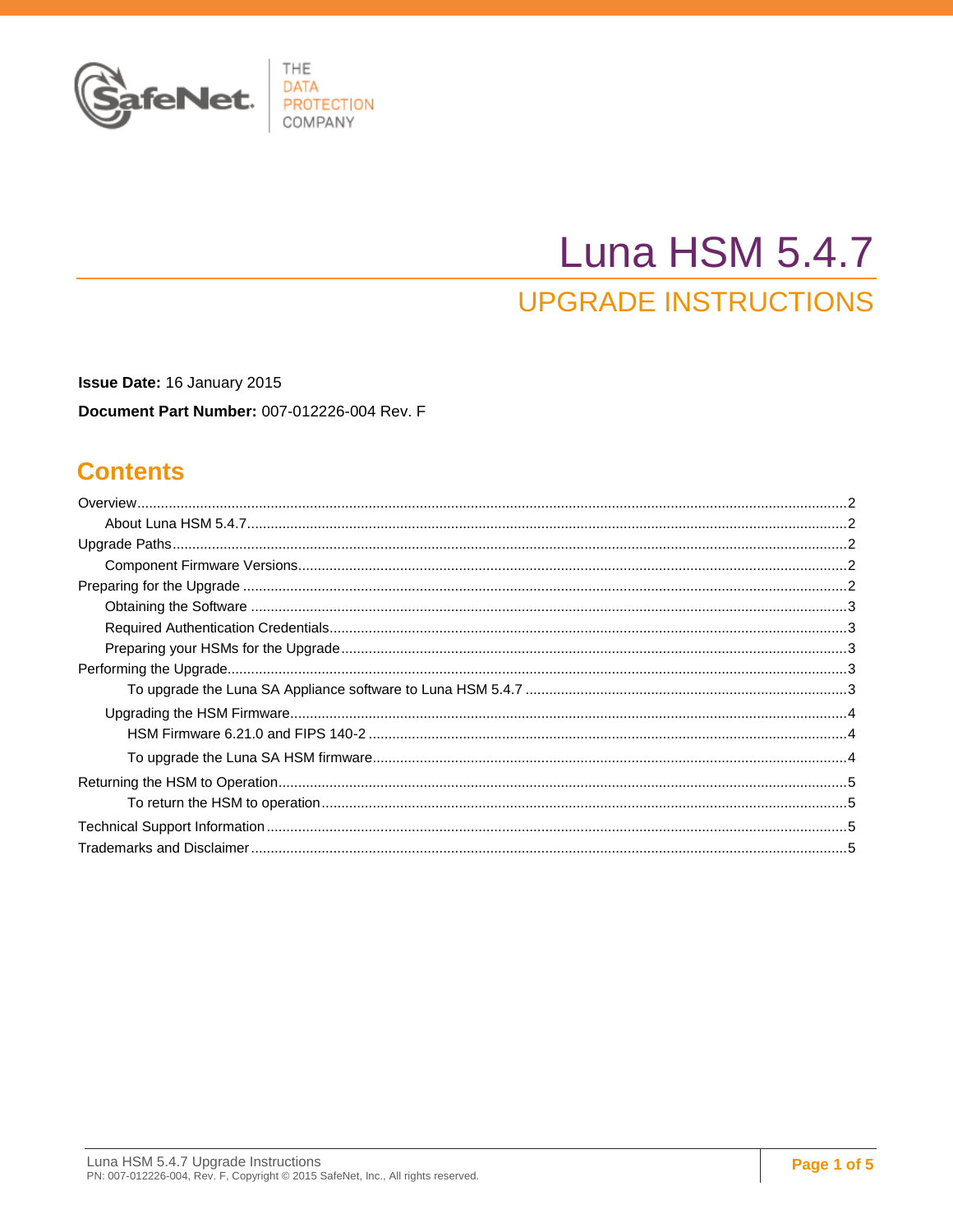# <span id="page-1-0"></span>**Overview**

This document describes how to upgrade your Luna SA appliance software to Luna HSM 5.4.7. This update includes the Shellshock/Shellout patch as part of the Luna SA appliance version, which ensures that if you update to a newer version in future, you will not need to re-apply that patch.

### <span id="page-1-1"></span>About Luna HSM 5.4.7

For more information regarding Luna HSM 5.4.7, refer to the customer release notes. The most up-to-date version of the Luna HSM 5.4.x Customer Release Notes document is at:

[http://www.securedbysafenet.com/releasenotes/luna/crn\\_luna\\_hsm\\_5-4.pdf](http://www.securedbysafenet.com/releasenotes/luna/crn_luna_hsm_5-4.pdf)

# <span id="page-1-2"></span>Upgrade Paths

These are the upgrade paths supported for Luna 5.4.7.

| <b>Component</b>           | <b>From version</b>                              | To version |
|----------------------------|--------------------------------------------------|------------|
| Luna SA appliance software | $\vert 5.2.4, 5.2.6 \vert$                       | 5.4.7      |
|                            | 5.3.3, 5.3.5                                     |            |
|                            | $\vert$ 5.4.0, 5.4.1, 5.4.2, 5.4.3, 5.4.4, 5.4.6 |            |

### <span id="page-1-3"></span>Component Firmware Versions

The following table lists the supported firmware versions for the various components supported in Luna HSM 5.4.4.

| <b>Component</b>                                                     | <u>IVersion</u>   |
|----------------------------------------------------------------------|-------------------|
| Luna SA HSM firmware                                                 | 6.21.0            |
| Luna [Remote] Backup HSM firmware                                    | 6.21.0            |
| Luna G5 firmware                                                     | 6.21.0            |
| PED II                                                               | 2.5.0-3 or newer  |
| PED IIr (Remote PED) (requires PED workstation s/w on PC) [optional] | 12.5.0-3 or newer |

# <span id="page-1-4"></span>Preparing for the Upgrade

Before attempting to upgrade to Luna HSM 5.4.7, ensure that you have satisfied the following prerequisites:

- you have the upgrade software (downloaded from the SafeNet Service Portal).
- you have the authentication credentials required to perform the upgrade.
- you have prepared your HSMs for the upgrade.

Each of these prerequisites is discussed in detail in the following sections.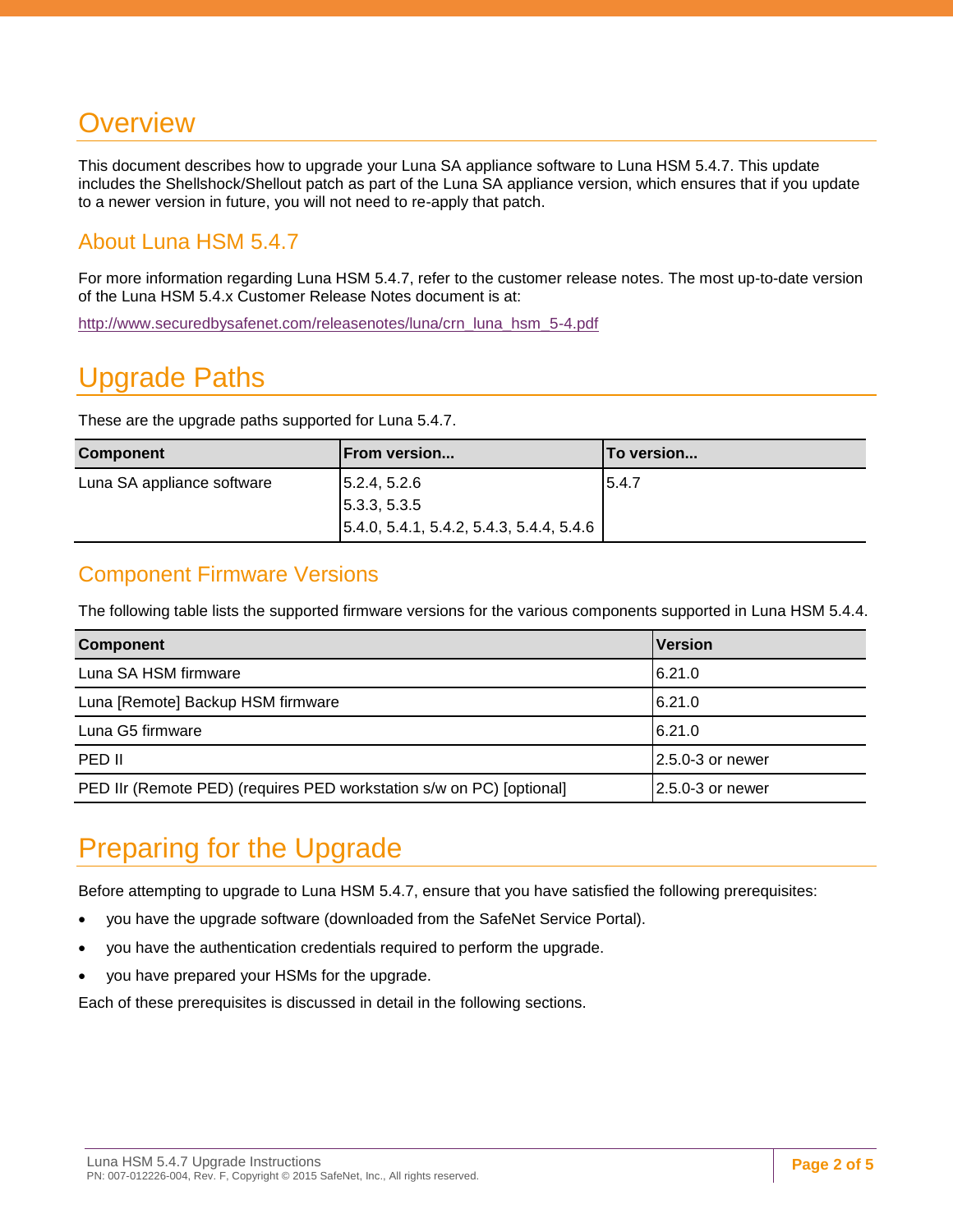### <span id="page-2-0"></span>Obtaining the Software

All of the software and firmware required to upgrade to Luna HSM 5.4.7 is available via download from the SafeNet Service Portal (formerly Customer Connection Center or C3).

**Note:** Authorization codes are required to install firmware. To obtain the authorization codes for your firmware, contact SafeNet Technical Support.

The following packages are included in the upgrade software:

| <b>Luna HSM 5.4.7</b> | 630-010165-024 Luna SA 5.4.7 appliance software |
|-----------------------|-------------------------------------------------|
|                       | Luna HSM 6.21.0 firmware                        |

### <span id="page-2-1"></span>Required Authentication Credentials

You must be able to login to the HSM as the security officer (SO) to perform the upgrade. On PED-authenticated HSMs, you need the blue PED key. On password-authenticated HSMs, you need the SO password. On Luna SA, you also need to be able to login to the appliance using an admin-level account before you can login to the HSM as the SO.

### <span id="page-2-2"></span>Preparing your HSMs for the Upgrade

Perform the following tasks to prepare your HSM for the upgrade:

- 1. Ensure that your client and appliance software, and firmware, are at a version listed in the "Upgrade Paths" section above.
- 2. Connect your HSM appliance to an uninterruptible power supply (UPS), if available. Although this is not a requirement, use of a UPS is strongly recommended to ensure a successful completion of all upgrade activities.
- 3. If the Secure Recovery Key (SRK) on the HSM is enabled, it must be disabled before you can upgrade the HSM firmware. The SRK is an external split of the HSM's Master Tamper Key (MTK) that is imprinted on the purple PED key. When you disable the SRK, the SRV (Secure Recovery Vector) portion of the MTK is returned to the HSM, so that the SRV is no longer external to the HSM. It is only in this state that you can upgrade the HSM firmware. After you upgrade the firmware, you can re-enable SRK, if desired, to re-imprint a purple PED key with the SRV.
- 4. Backup the content of your HSM or HSM partitions to Luna SA Backup HSMs (if you have the Backup option).
- 5. Use your favorite archiving program to untar the archive.
- 6. Stop all applications and services that are using the HSM.

# <span id="page-2-3"></span>Performing the Upgrade

This update is for Luna SA appliance and Luna HSM firmware, only. There is no LunaClient software update for release 5.4.7.

#### <span id="page-2-4"></span>**To upgrade the Luna SA Appliance software to Luna HSM 5.4.7**

1. Copy the Luna HSM 5.4.7 appliance package file (.spkg) to the Luna SA appliance you want to upgrade:

| <b>Windows</b> | pscp <path>\lunasa_update_5.4.7-x.spkg admin@<lunasa_hostname></lunasa_hostname></path> |  |
|----------------|-----------------------------------------------------------------------------------------|--|
| Unix/Linux     | scp <path>/lunasa_update_5.4.7-x.spkg admin@<lunasa_hostname></lunasa_hostname></path>  |  |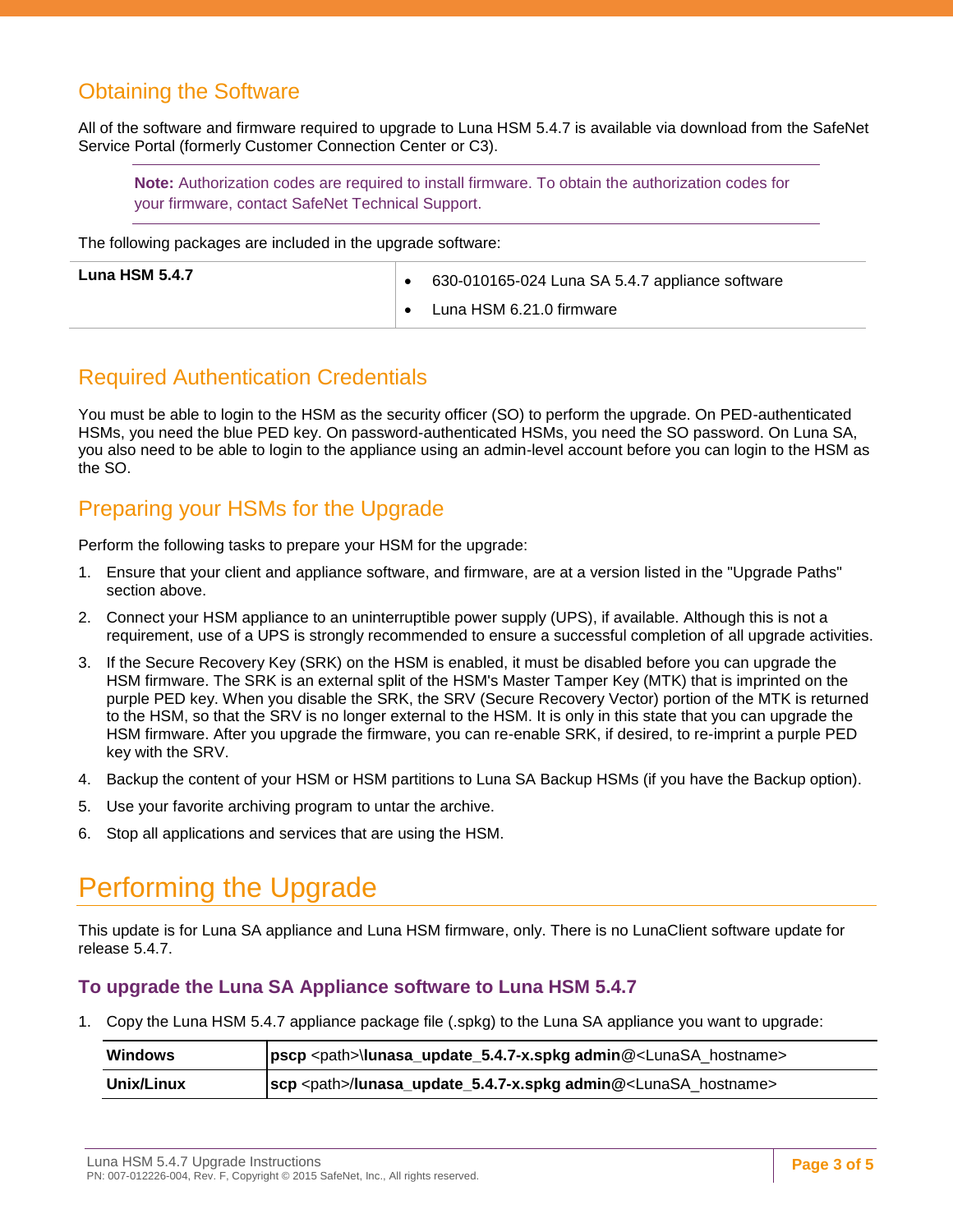- 2. Stop all client applications that are connected to the Luna SA.
- 3. At the console, log in to the Luna SA appliance using an admin-level account (the default account is admin).
- 4. Log in to the Luna SA HSM as the HSM admin user:

#### lunash :> **hsm login**

For Luna SA with PED authentication, the blue PED Key is required. For Luna SA with password authentication, you are prompted for the HSM Admin (SO) password.

5. Verify that the upgrade package file that you copied is present (optional):

#### lunash :> **package listfile**

6. Verify the upgrade package (optional):

#### lunash :> **package verify lunasa update 5.4.7-x.spkg -authcode** <authorization code>

The verification process requires approximately 90 seconds.

7. Install the upgrade package:

lunash :> **package update lunasa\_update\_5.4.7-x.spkg -authcode** <authorization\_code>

The installation/upgrade process takes approximately 90 seconds. During that time, a series of messages are displayed that detail the progress of the upgrade. At the end of this process, a message "Software upgrade completed!" is displayed.

### <span id="page-3-0"></span>Upgrading the HSM Firmware

**Note:** Upgrade the HSM firmware only after you have upgraded the appliance software. This ensures that the correct version is ready to be installed.

#### <span id="page-3-1"></span>**HSM Firmware 6.21.0 and FIPS 140-2**

At the time of writing, firmware 6.2.1 (6.2.3 for Luna G5) is the latest FIPS-validated firmware. If you require FIPSvalidated firmware, do not upgrade the firmware as part of this upgrade. Refer to the Customer Release Notes for more information.

#### <span id="page-3-2"></span>**To upgrade the Luna SA HSM firmware**

1. Log in to the HSM as the HSM admin user if you are not already logged in.

lunash :> **hsm login**

2. Run the firmware upgrade command. The HSM will reset when the upgrade is complete:

lunash :> hsm update firmware

3. Use the **hsm show** command to verify that the firmware upgrade was successful:

#### lunash :> **hsm show**

If the upgrade was successful, the new firmware version is displayed.

**Note:** If you did not reboot the appliance before upgrading the firmware (remote PED case) the following error message is displayed:

#### **Error: Unable to communicate with HSM.**

#### **Please run 'hsm supportInfo' and contact customer support.**

You can ignore the error message.